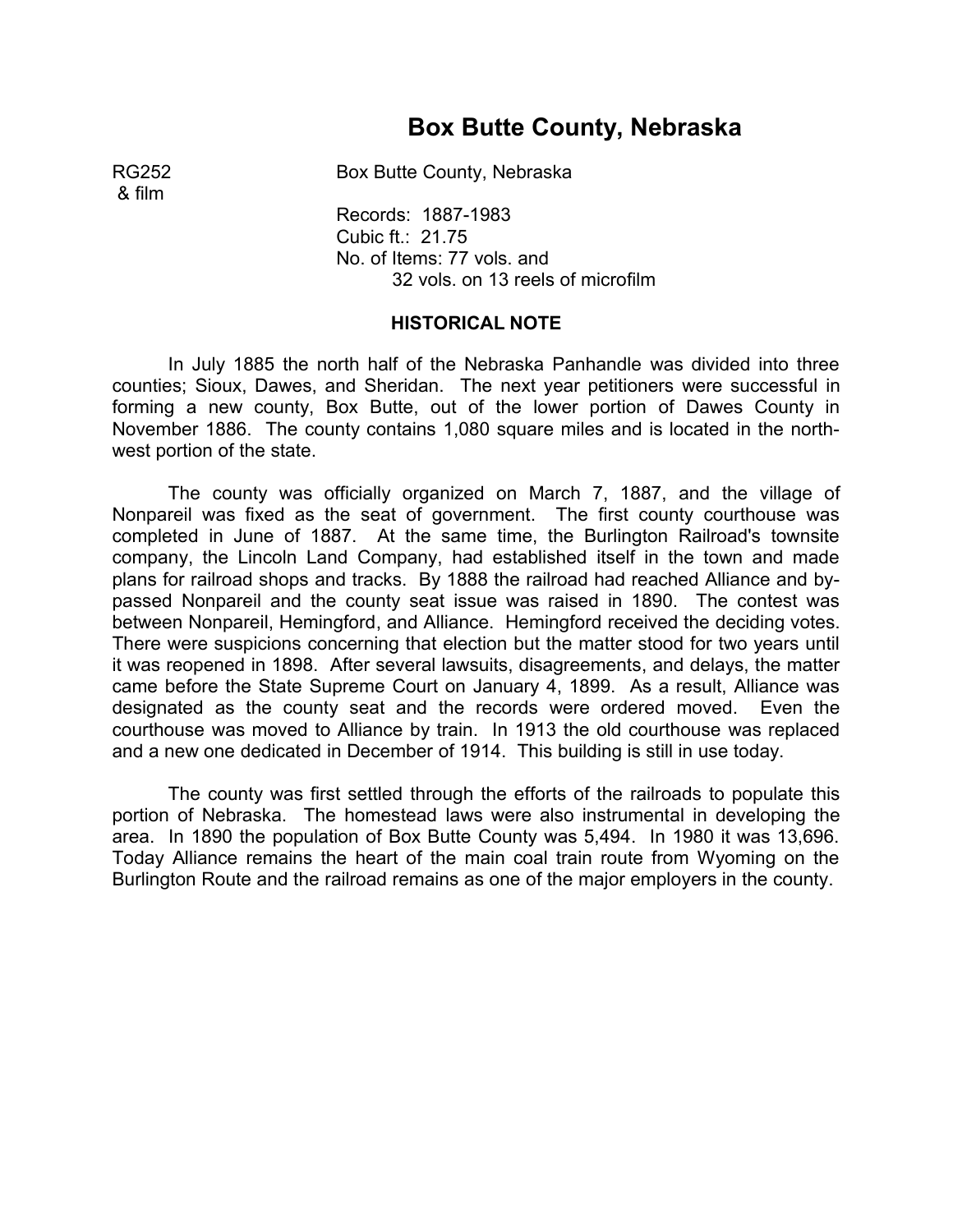**& film** 

ADDED ENTRIES:

COUNTY GOVERNMENT--RECORDS AND CORRESPONDENCE MARRIAGES--NEBRASKA--BOX BUTTE COUNTY ELECTIONS--NEBRASKA--BOX BUTTE COUNTY JUSTICES OF THE PEACE--NEBRASKA--BOX BUTTE COUNTY PERSONAL PROPERTY--NEBRASKA--BOX BUTTE COUNTY TAXATION OF PERSONAL PROPERTY--NEBRASKA--BOX BUTTE COUNTY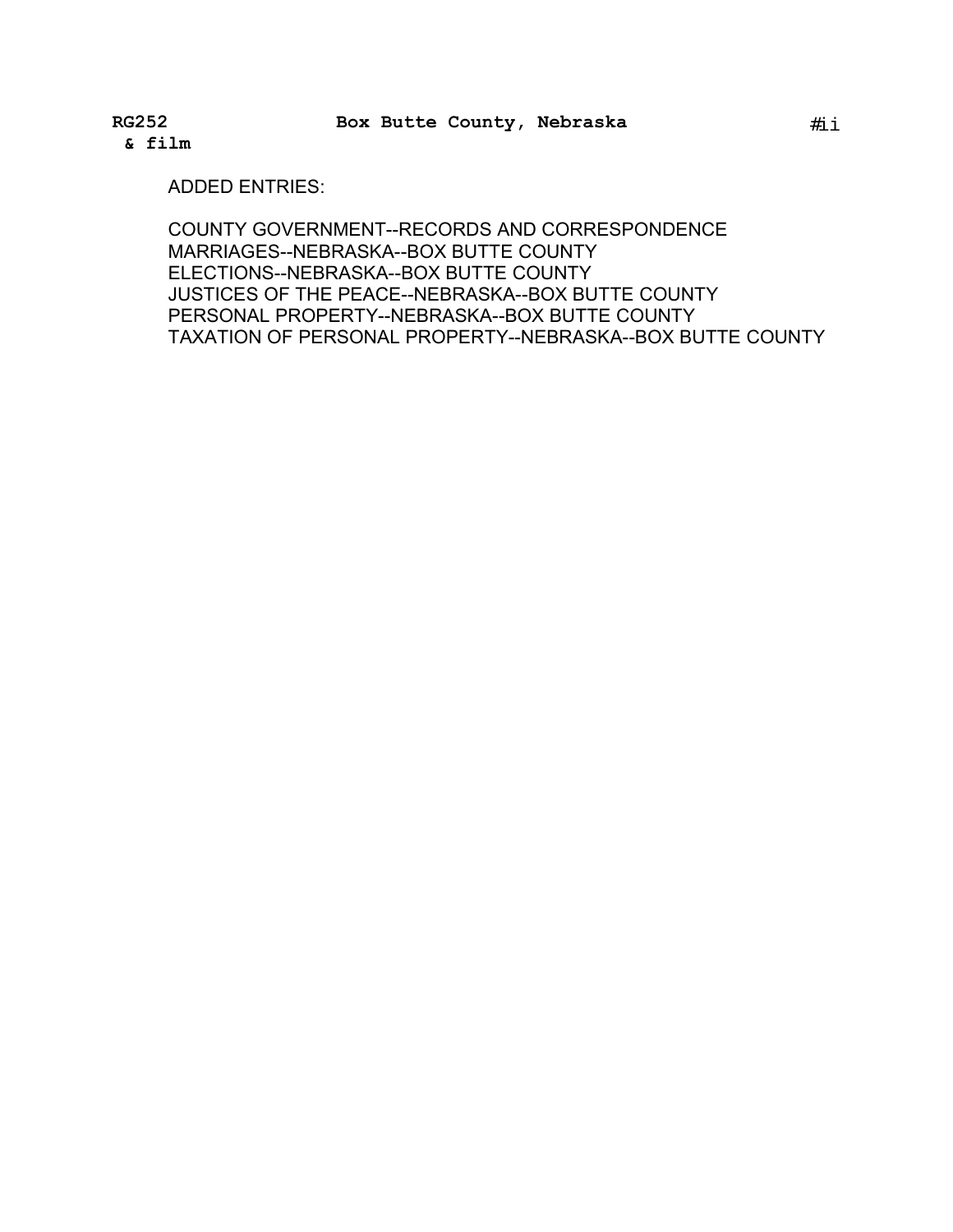#### **SCOPE AND CONTENT NOTE**

This record group consists of the records of Box Butte County, Nebraska arranged into nine subgroups: 1) Assessor's Records, 1896-1983; (2) County Treasurer (no records); 3) County Board of Commissioners, 1887-1966; and 4) County Clerk, 1887-1976; 5) Register of Deeds; 6) County Court, 1887-1940; 7) District Court; 8) Superintendent of Schools (no records); & 9) School District Records (no records).

The bulk of the collection consists of Personal Assessment Schedules for Box Butte County, 1896, and 1953-1983, described in Subgroup One. The majority of the rest of this collection can be found in microfilm format shelved in the East Reference Room. Subgroup Three, County Board proceedings, 1887-1966; Subgroup Four, County Clerk, elections and marriage records, 1887-1976; Subgroup Six, County Court, 1887-1940 contains Justice Dockets, 1887-1920, 1939-1940. We do not have probate records for Box Butte County. The five justice dockets are shelved in their original format. They cover the years 1887-1920 and there are miscellaneous case files for the year 1940. The microfilm for the marriage records is filed with other marriage record microfilm in the East Reference Room.

Subgroup One, Assessor, includes personal assessment schedules for the year 1896 and the years 1953-1983 inclusive.

No records can be found as to what happened to early Box Butte County Assessment Records. These are the only volumes the Archives found on their accession trip in May of 1990.

Subgroup Three consists of the proceedings of the county Board of Commissioners, March 23, 1887 thru April 25, 1966. This subgroup is on microfilm and shelved in the West Room under RG252.

Marriage Records of the county exist on microfilm in Subgroup Four, County Clerk, 1887-1976. These records were microfilmed by the Genealogical Society of Utah in 1996. The Election Records, 1887-1972, also on microfilm, consist of Abstracts of Votes Cast at general elections, November 1887 - November 1970 and at primary elections, September 1907 - May 1972.

The Election and County Board records were microfilmed by the Historical Society in 1973 and returned to the county clerk. The justice dockets were transferred to the Archives with Alliance Police Court Dockets, April 3, 1985 and transferred to this record group.

## **DESCRIPTION**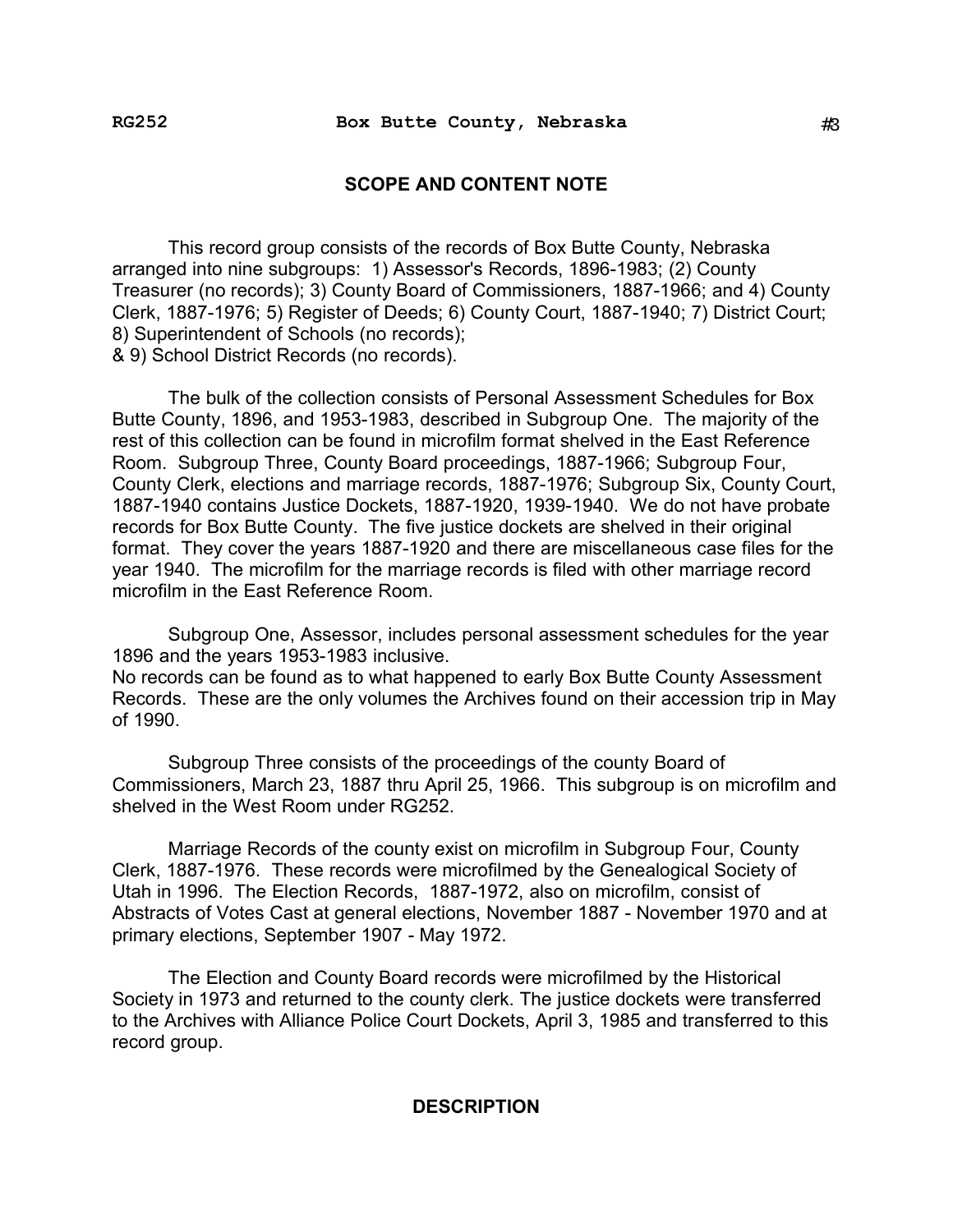## **SUBGROUP ONE ASSESSOR'S RECORDS, 1896, 1953-1983**

## **SERIES ONE PERSONAL PROPERTY ASSESSMENTS**

| Vol. 1     | 1896               | Personal |
|------------|--------------------|----------|
| Vols. 2-72 | 1953-1983 Personal |          |

## **SERIES TWO PERSONAL & REAL ESTATE TAX ROLLS**

Tax Rolls, 1990-2000 are available on microfiche contact Archives office for access.

## **SUBGROUP TWO COUNTY TREASURER (no records)**

## **film SUBGROUP THREE COUNTY BOARD PROCEEDINGS, 1887-1966**

| Roll #1 | Proceedings, Vols. A-C              |
|---------|-------------------------------------|
| #14,051 | Mar 23, 1887-July 18, 1925          |
| Roll #2 | Proceedings, Vols. C-F              |
| #14,052 | July 18, 1925-Jan 27, 1947          |
| Roll #3 | Proceedings, Vols. F-H              |
| #14,053 | Feb 4, 1947-Jan 2, 1962             |
| Roll #4 | Proceedings, Vol. H cont.           |
| #14,054 | January 9, 1962 thru April 25, 1966 |

positives rec. Jan. 23, 1974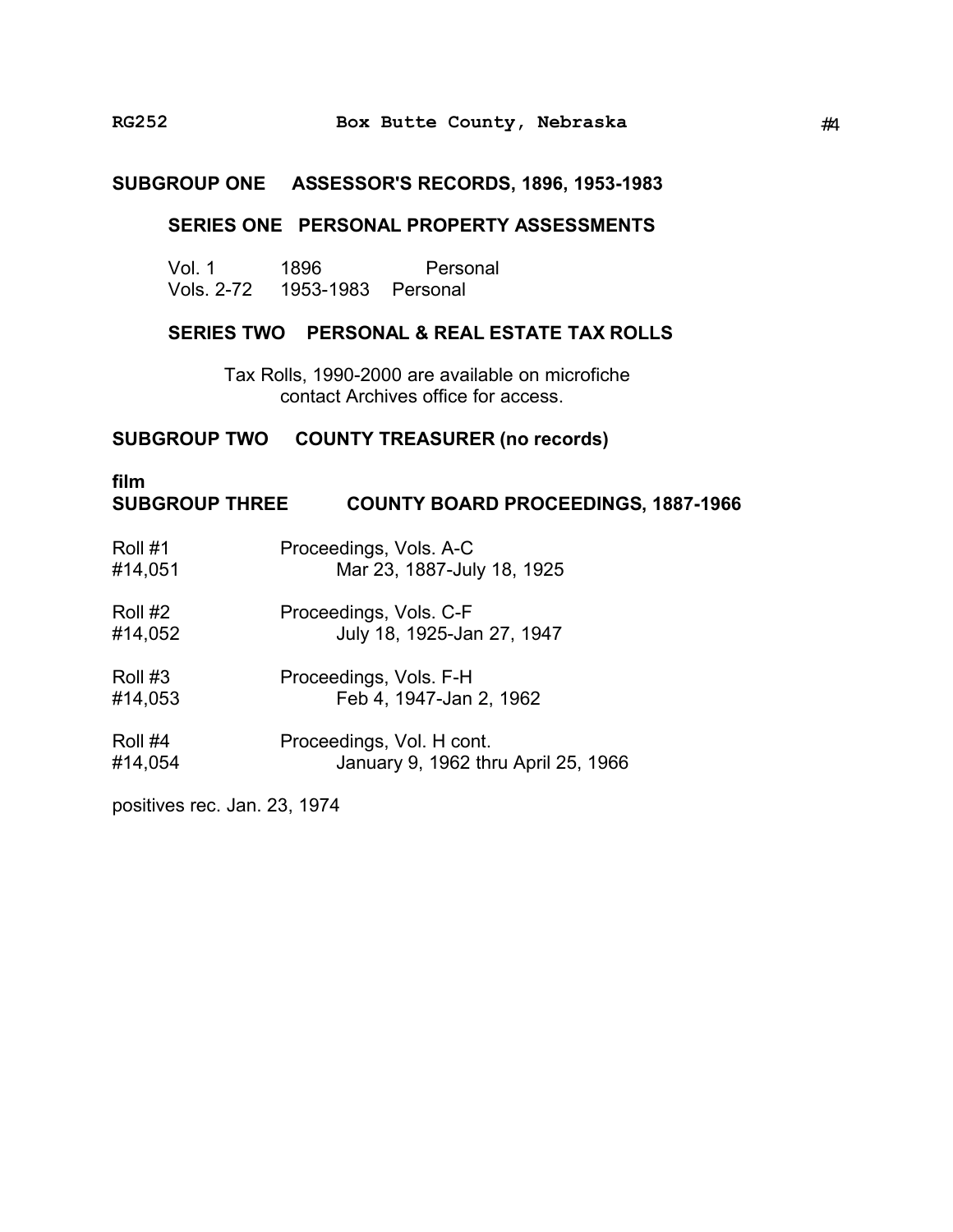**film SUBGROUP FOUR COUNTY CLERK, 1887-1976** 

| <b>SERIES ONE</b>    | <b>MARRIAGE RECORDS, 1887-1914</b>                                                                                                                                                                                                             |
|----------------------|------------------------------------------------------------------------------------------------------------------------------------------------------------------------------------------------------------------------------------------------|
| V.01<br>V.02<br>V.03 | General Index to Marriages, 1887-1914<br>General Index to Marriages, 1914-1934<br>Marriage Docket, Vol. A (indexed)<br>p.1 - (#1) Cherry-Sturm, Mar. 24, 1887<br>thru<br>p.461 - (#461) Bartlett-Roberts, Mar. 9, 1896                         |
| V.04                 | Marriage Docket, Vol. B (indexed)<br>p.1 - (#462) Brady-Whitton, Apr. 13, 1896<br>thru<br>p.422 - (#881) Barker-Phelan, Apr. 12, 1904                                                                                                          |
| V.05                 | Marriage Docket, Vol. C (indexed)<br>p.1 - (#882) Marks-Phelan, Apr. 11, 1904<br>thru<br>p.480 - (#1361) Sperry-Monroe, Feb. 4, 1910                                                                                                           |
| V.06                 | Marriage Docket, Vol. D (indexed)<br>p.1 - (#1362) King-Thomas, Feb. 5, 1910<br>thru<br>p.588 - (#1945) Meyer-Spacht, Aug. 12, 1914                                                                                                            |
| V.07                 | Marriage Docket, Vol. E (indexed)<br>p.I - (#1946) Sitzman-Priess, Aug. 14, 1914<br>thru<br>p.585 - (#2527) Spence-Test, Aug. 5, 1918                                                                                                          |
| V.08                 | Marriage Docket, Vol. F (indexed)<br>p.1 - (#2528) Minge-Marble, Aug. 3, 1918<br>thru<br>p.644 - (#3170) Case-Bowers, Aug. 7, 1922                                                                                                             |
| V.09                 | Marriage Docket, Vol. G (indexed)<br>p.1 - (3171) Harrington-Moon, Aug. 8, 1922<br>thru<br>p.144 (#3314) Brown-Walker, July 31, 1923<br>p.145 (#3957) Spurlock-Gregory, 8/12/1929<br>and<br>thru<br>p.638 (#4451) Rockey-Plancnsky, 12/29/1933 |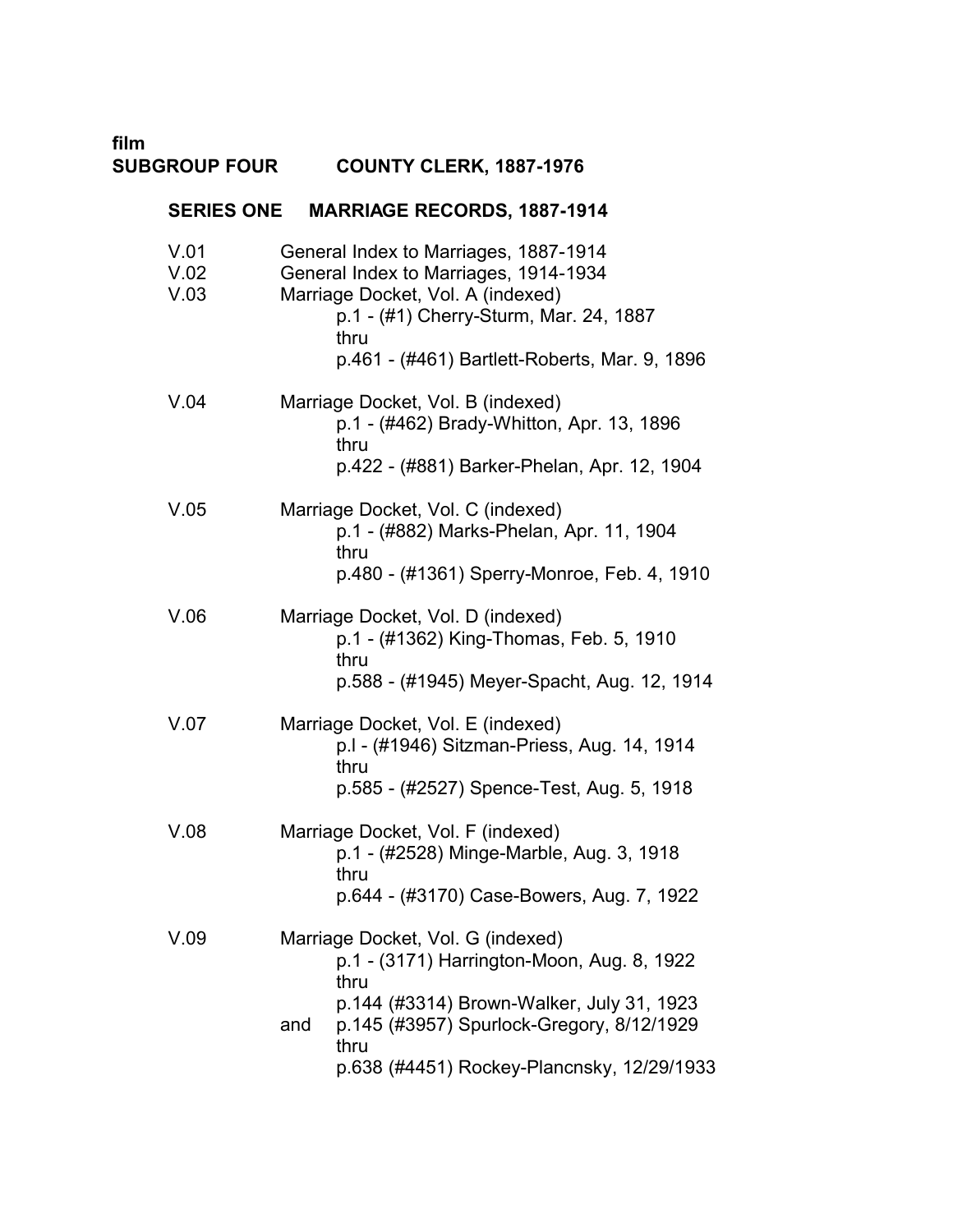# **film COUNTY CLERK, 1887-1976**

# **SERIES ONE MARRIAGE RECORDS, 1887-1976**

| V.10 | Marriage Docket, Vol. H (indexed)<br>p.1 (#3315) Adamson-Keane, Aug. 18, 1923<br>thru<br>p.644 (#3956) Owens-Hays, Aug. 12, 1929     |
|------|--------------------------------------------------------------------------------------------------------------------------------------|
| V.11 | Marriage Docket, Vol. I (indexed)<br>p.1 (#4452) Anderson-Miller, Jan. 6, 1934<br>thru<br>p.636 (#5084), Brock-Bunce, Feb. 26, 1939  |
| V.12 | Marriage Docket, Vol. J (indexed)<br>p.1 (#5085) Ritterbush-Raymer, Mar 4, 1939<br>thru<br>p.704 (#5780) Cleary-Naab, May 25, 1943   |
| V.13 | Marriage Docket, Vol. K (indexed)<br>p.1 (#5781) Marking-Schmitt, May 26, 1943<br>thru<br>p.660 (#6434) Boggs-Stewart, Sept 18, 1946 |
| V.14 | Marriage Docket, Vol. L (indexed)<br>p.1 (#6435) Rusk-Taggart, Sept 20, 1946<br>thru<br>p.658 (#7087) Warthen-Peck, Sept 2, 1951     |
| V.15 | Marriage Docket, Vol. M (indexed)<br>p.1 (#7088) Johnson-Brooks, Sept 10, 1951<br>thru<br>p.648 (#7831) Hart-Piihl, June 15, 1958    |
| V.16 | Marriage Docket, Vol. N (indexed)<br>p.1 (#7832) Sherlock-Templeton, 6/13/1958<br>thru<br>p.644 (#8475) Loomis-Mundt, June 10, 1966  |
| V.17 | Marriage Docket, Vol. O (indexed)<br>p.1 (#8476) Flood-Red Shirt, June 9, 1966<br>thru<br>p.564 (#9106) Preble-Hashman, Feb. 2, 1973 |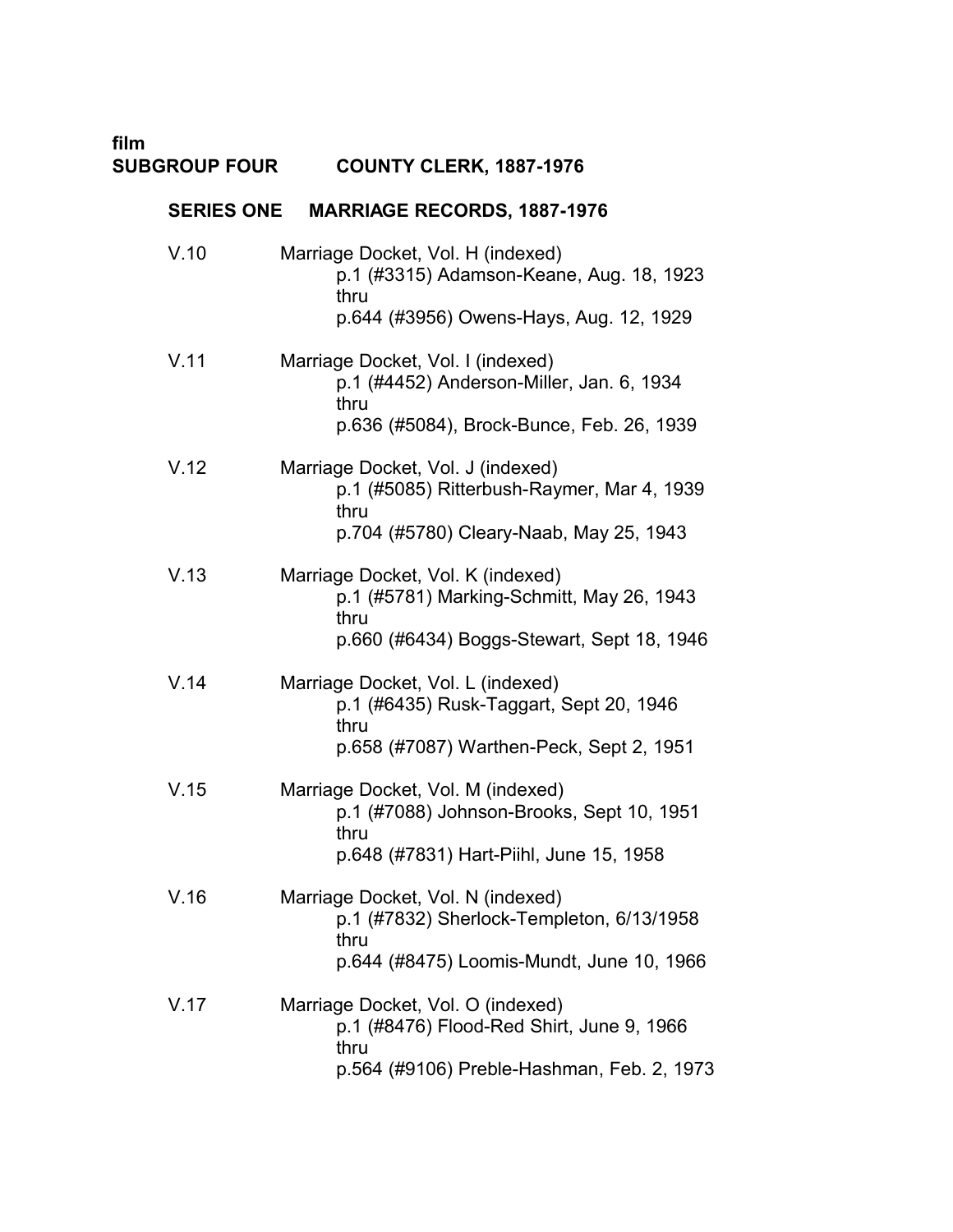**film SUBGROUP FOUR COUNTY CLERK, 1887-1976** 

## **SERIES ONE MARRIAGE RECORDS, 1887-1976**

V.18 � Marriage Docket, Vol. P (indexed) #9105, Girard-Bolek, Feb. 5, 1973 thru #9412, Fitzgerald-Bowen, July 24, 1976

## **film**

## **SERIES ONE MARRIAGE RECORDS - MICROFILM RECORD**

| Roll #1         | Item #1 - General Index to Marriages V.1      |
|-----------------|-----------------------------------------------|
| 837 pages       | A-Z (1887-1914)                               |
| 822 frames thru |                                               |
|                 | GSU Project Item #4 - Marriage Docket, Vol. C |
| #27,102         | p.305 (#1186) Winten-Annen, 6/23/1908         |

| Roll #2         | Item #1 - Marriage Docket, Vol. C (cont)      |
|-----------------|-----------------------------------------------|
| 1462 pages      | p.304 (#1185) Tuttle-Austin, 6/18/1908        |
| 773 frames thru |                                               |
|                 | GSU Project Item #3 - Marriage Docket, Vol. E |
| #27,103         | p.585 (#2527) Spence-Test, Aug. 5, 1918       |

| Roll #3                 | Item #1 - Marriage Docket, Vol. F      |
|-------------------------|----------------------------------------|
| 1629 pages              | Index & $p.1$ (#2528), Minge-Marble    |
| 965 frames              | August 3, 1918                         |
| <b>GSU Project thru</b> |                                        |
| #27,104                 | Item #3 - Marriage Docket, Vol. H      |
|                         | p.180 (#3492), Guffey-Guffey, 8/3/1925 |

NOTE: Docket G, pp. 145-638 follow in order after Docket H, p.464 (#3957-#4451)

Roll #4 Item #1 - Marriage Docket, Vol. H cont. 1720 pages p.180 (#3492), Guffey-Guffey, 8/3/1925 1574 frames thru GSU Project Item #3 - Marriage Docket, Vol. J #27,105 p.320 (#5399) Stone-Farmer, Mar 9, 1941

> NOTE: Vol. H, #3957-#4451 documented in Vol. G, pp. 145-638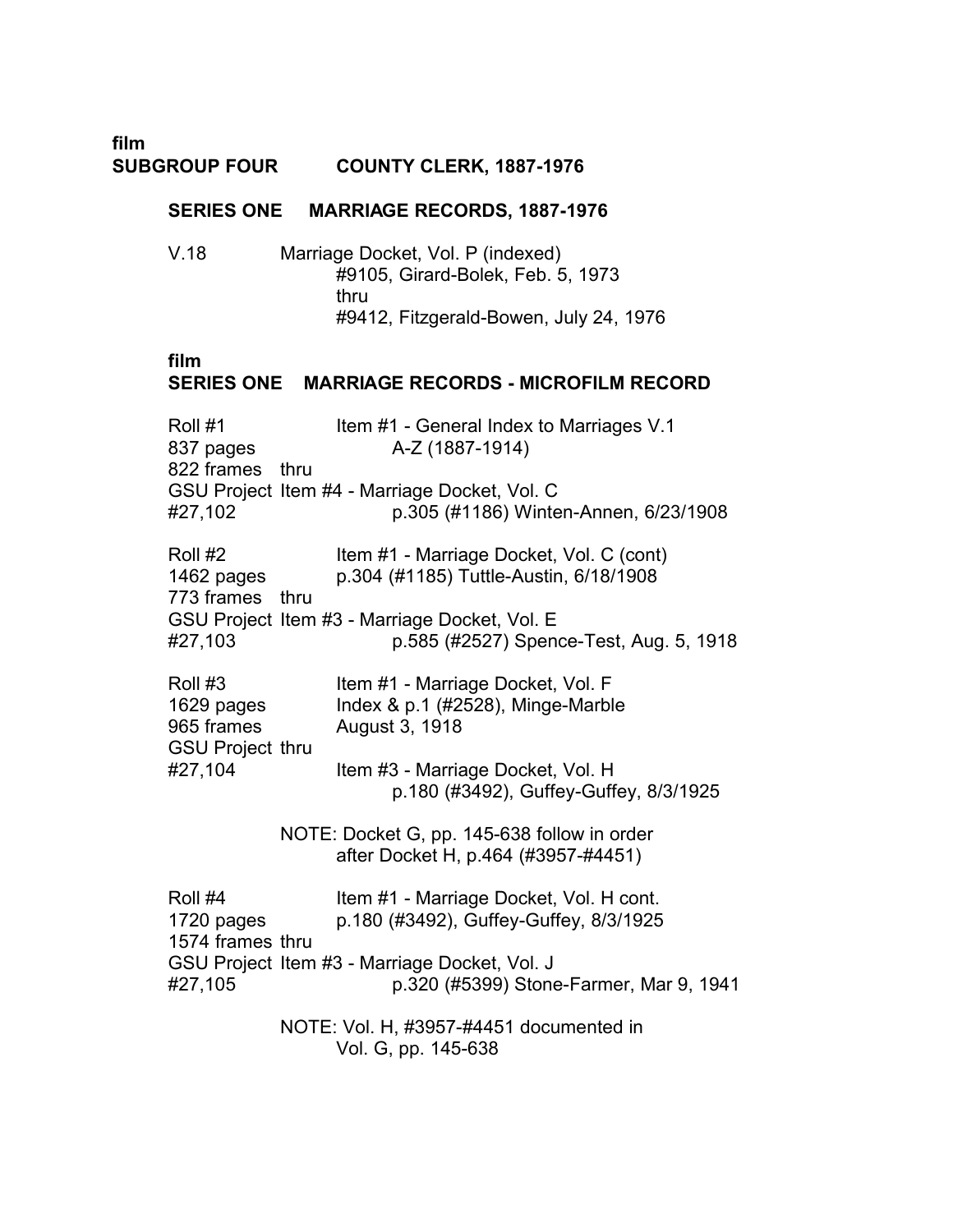**film SUBGROUP FOUR COUNTY CLERK, 1887-1976** 

## **SERIES ONE MARRIAGE RECORDS - MICROFILM RECORD**

Roll #5 Item #1 - Marriage Docket, Vol. J cont. 1536 pages p.320 (#5399) Stone-Farmer, Mar 9, 1941 1576 frames thru GSU Project Item #3 - Marriage Docket, Vol. L #27,106 p.380 (#6810) Moeller-Miller, 6/2/1949

Roll #6 Item #1 - Marriage Docket, Vol. L cont 1540 pages p.380 (#6810) Moeller-Miller, 6/2/1949 1574 frames thru GSU Project Item #3 - Marriage Docket, Vol. N #27,107 p.505 (#8336) Metz-Bright, June 21, 1964

Roll #7 Item #1 - Marriage Docket, Vol. N cont. 1125 pages p.505 (#8336) Metz-Bright, June 21, 1964 1235 frames thru GSU Project Item #3 - Marriage Docket, Vol. P #27,108 #9412 (Fitzgerald-Bowen), July 24, 1976

## **film**

## **SERIES TWO ELECTION RECORDS, 1887-1972**

| Roll #1 | Abstract of Votes Cast at General Elections                                         |
|---------|-------------------------------------------------------------------------------------|
| #14,055 | Vols. 1-3, Nov. 10, 1887 - Nov. 5, 1970                                             |
|         | Abstract of Votes Cast at Primary Elections<br>Vol. 1, Sept. 3, 1907 - Apr. 8, 1924 |
| Roll #2 | <b>Abstract of Votes Cast at Primary Elections</b>                                  |

#14,056 Vols. 1-2, Apr. 8, 1924 - May 9, 1972

positives received January 23, 1974

NOTE: Other records of the County Clerk exist on security microfilm including officials bonds and incorporations, 1896-current.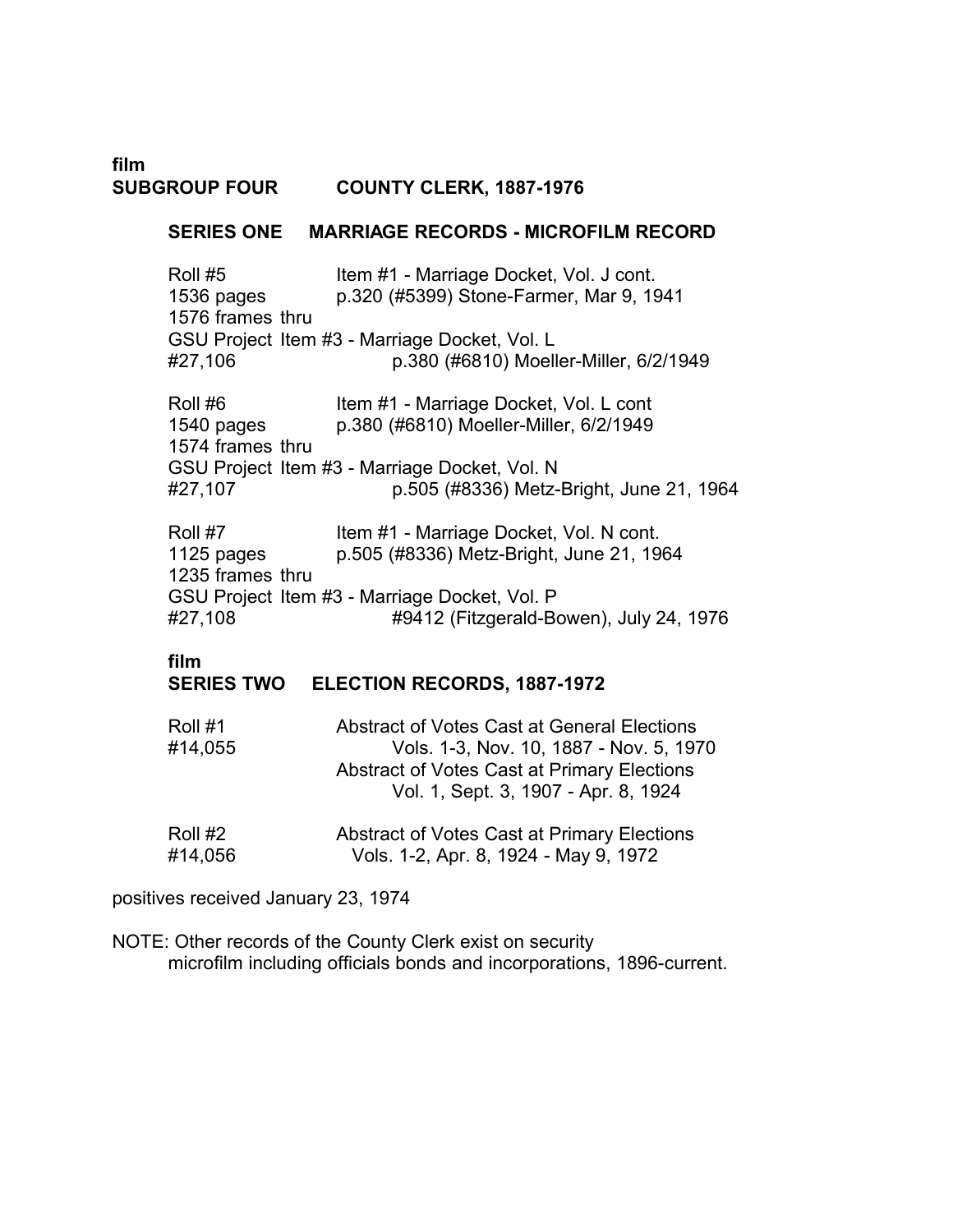## **SUBGROUP FIVE REGISTER OF DEEDS (no records)**

Records of the Register of Deeds have been microfilmed by the county and exist on security microfilm including

Deed Records, 1887-current; Mtgs, 1887-current; Misc. Record, 1887-current; Patent Books, 1887-current

## **SUBGROUP SIX COUNTY COURT, 1887-1940**

#### **SERIES ONE PROBATE RECORDS (no records)**

Probate Dockets of the county court exist on security microfilm only and include General Indexes to Probate, 1894-1974 Probate Dockets A-Z (1888-1952) � Probate Dockets #1 - #20 (1951-1971) �

## **SERIES TWO JUSTICE DOCKETS, 1887-1920, 1939-1940**

| Vol. 1 | Dawes/Box Butte Co., 1887-1909                |
|--------|-----------------------------------------------|
|        | pp. 1-2, L. C. Thompson, Justice              |
|        | <b>Box Butte Precinct</b>                     |
|        | State vs. Jay et al, 3/2-5/1887               |
|        | pp.3-4, B. E. Crandall, Justice Box Butte Pct |
|        | Rogers vs. Johnson & Johnson                  |
|        | February 13 thru March 24, 1888               |
|        | pp.5-16, Clark Olds, Justice Dorsey Precinct  |
|        | Davik vs. Lally, 2/12-3/3/1896 thru           |
|        | Alex vs. Sparks, 7/19-23/1897                 |
|        | p.17, Frank Rook, Justice, Dorsey Pct.        |
|        | <b>Hollinrake Estray Notice</b>               |
|        | July 6 thru September 16, 1898                |
|        | pp. 18-46, D. W. Butler, Justice              |
|        | Alliance Pct, 1st Ward                        |
|        | Koons vs. Reynolds, 2/12-3/13/1902            |
|        | thru Becker vs. Witmer                        |
|        | June 20 thru July 8, 1906                     |
|        | pp.48-121, H. M. Bullock, Justice             |
|        | Alliance Pct, 2d Ward                         |
|        | State vs. Green, Mar 3, 1907 thru             |
|        | Watkins vs. Grinstead, Mar 8, 1909            |
|        |                                               |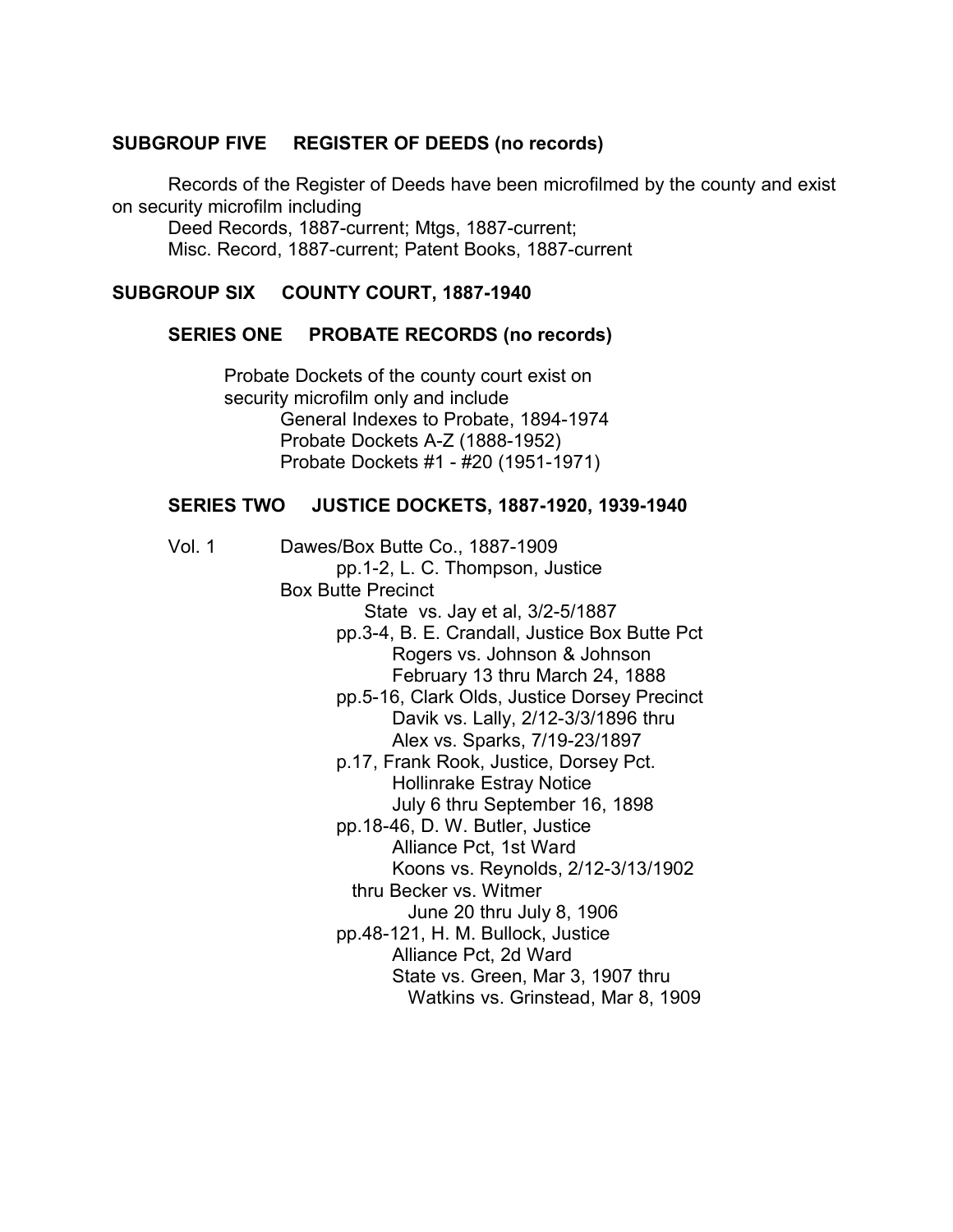## **SUBGROUP SIX COUNTY COURT, 1887-1940** �

# **SERIES TWO JUSTICE DOCKETS, 1887-1920, 1939-1940**

| Vol. 2 | May 31, 1890 thru December 18, 1905<br>pp. 1-6, Peter H. Renswold, Justice<br><b>Liberty Precinct</b><br>Brandel vs. Bundy & Tynan<br>May 31 thru June 5, 1890<br>p.8, Edgar Swezey, Justice, Liberty Precinct<br>State vs. Staiger, Mar 2, 1892<br>pp.9-25 (end), W. S. Ridgell, Justice                             |
|--------|-----------------------------------------------------------------------------------------------------------------------------------------------------------------------------------------------------------------------------------------------------------------------------------------------------------------------|
|        | Alliance Pct., 2d Ward<br>Hansson vs. Hague, 6/20-7/10/1905<br>thru Reeves vs. Clough, 9/1-20/1905<br>p.25 cont. from p.16, 12/1-18/1905                                                                                                                                                                              |
| Vol.3  | Alliance Pct, 2d Ward, Gregory Zurn, JP<br>August 14, 1909 thru December 23, 1913                                                                                                                                                                                                                                     |
| Vol. 4 | Alliance Pct, 2d Ward, W. S. Ridgell, JP<br>Alden Mercantile vs. Jaenisch<br>December 19, 1911 - Jan. 6, 1912<br>thru Romer vs. Hollinrake, 12/13/1912<br>p.83, State vs. Beal, 6/19-20/1913<br>p.84, Finnell vs. Burton<br>December 8, 1939 - Jan. 31, 1940<br>p.85, Alliance Drug Co. vs. Ross<br>February 23, 1940 |
| Vol. 5 | Alliance Pct, 2d Ward<br>pp. 1-25, Gregory Zurn, Justice<br>State vs. Rea, Feb. 7, 1914 thru<br>Moser vs. Sildy, 9/17-23/1914<br>pp.27-646, T. D. Roberts, Justice<br>Walbridge vs. Ball, 1/7-16/1915<br>thru Roberts vs. Douglas<br>July 8 thru 17, 1920                                                             |